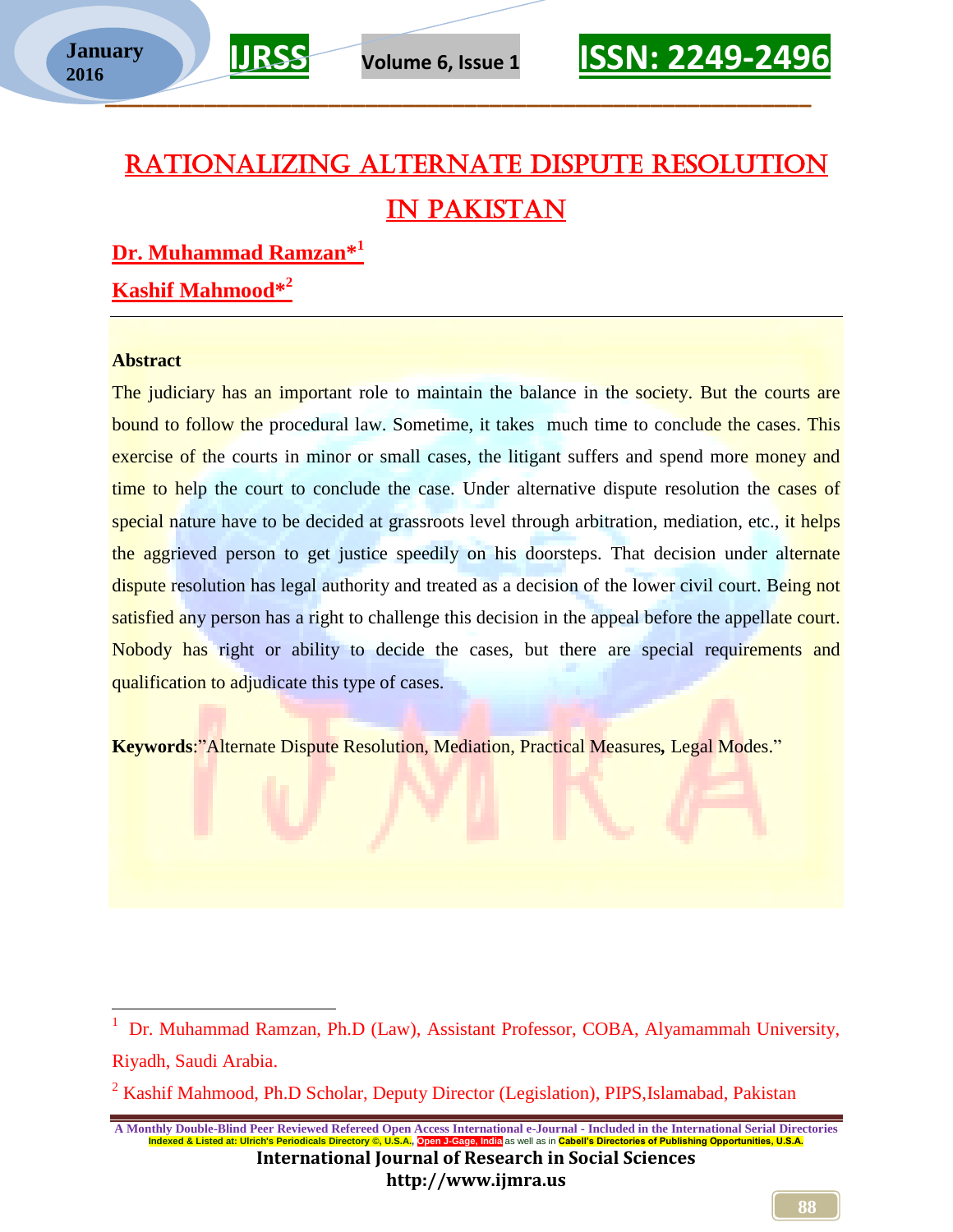$\overline{a}$ 

#### **1. Introduction**

The word Alternate Dispute Resolution or ADR is mostly used to decide the small disputes or issues out of court through arbitration, mediation or negotiations, etc. through amendment in section 89-A of the civil procedure code of Pakistan for providing the mechanism to decide the cases as alternate Dispute Resulotion in Pakistan. Further, special ordinence, "Small Claims and Minor Offences Ordinance 2002" were promulgated by the President of Pakistan to facilitate these kinds of adjudication.

Every party is not bound that his case shall be decided through conciliation, arbitration and negotiation, but it depends on the parties that they are agreed to decide their case through the procedure. The decision under this procedure has legal value, equal to the decision of the civil court. Right of appeal is available in accordance with law before the appellate court.

### **2. A Critical Analysis of the Contemporary Judicial Business of Pakistan**

Lack of contemporary legislations for consensual adjudication and administrative discretions has created such a vacuum in the administration of justice. It is creating a distress among common men to consult courts as a last resort to their disputes. The common law system with a winning or losing concept is counterproductive to pragmatic and sustainable social cohesion, which is an ultimate objective of the law. Consequently, for a vibrant concept of justice, non-conventional means for adjudication is a prerequisite of the time in a society like ours, which is already fragmented and polarized. Thus keeping in mind, the *"Permanent Lok Adalat"* experience in neighboring country India, this study is focusing on an unconventional adjudication through the experts, in the field of reconciliations, arbitrations, mediations and negotiations.

Dispensation of justice is a crux of any judicial system. Pakistan's overburdened judiciary is facing multidimensional problems which make it inefficient; it further leads to the incapacity of courts to adjudicate complex issues at a proper pace of time.<sup>3</sup> Inefficiency of judicial system falls into two categories. First category deals with unavailability of up to date and sophisticated training and equipment, revolutionized cyber technology, specifically focused on data based legal statutes and citations. This category primarily linked with legal and judicial infrastructure and based on availability of funds as well as transfer of technology under the wave of globalization. However second category is strategically more important to study. It deals with

**http://www.ijmra.us**

<sup>&</sup>lt;sup>3</sup> See in Pakistan, Law and Justice Commission of. National Judicial Policy. Pakistan. 2009-2010.

**A Monthly Double-Blind Peer Reviewed Refereed Open Access International e-Journal - Included in the International Serial Directories Iamber B. A.S.A., U.S.A., Open Jamell's Directory Open Directory Open Directory Open Director International Journal of Research in Social Sciences**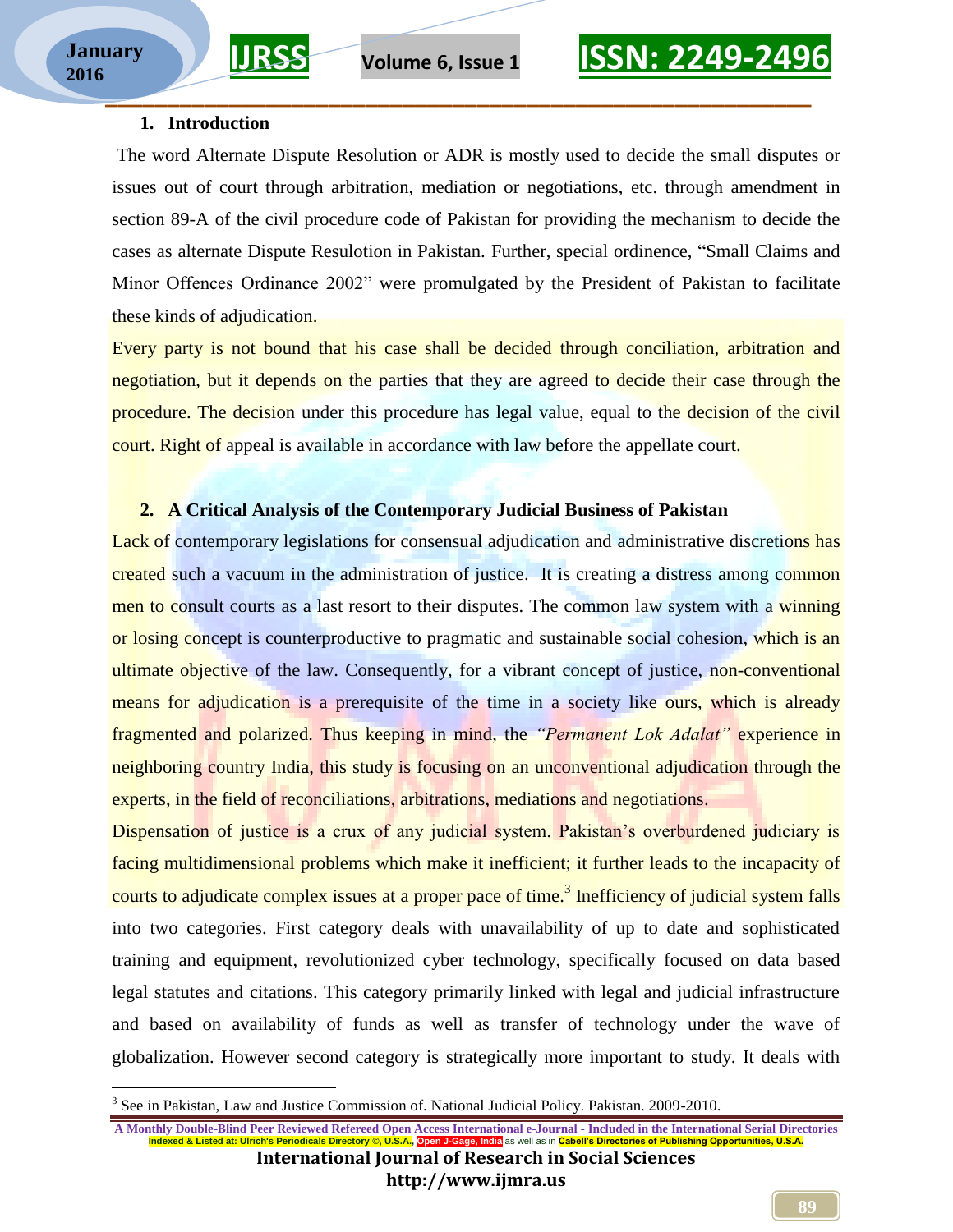## **IJRSS Volume 6, Issue 1 ISSN: 2249-2496**

implementation and the dispensation of justice, which is hindered due to complex procedures and alien jurisprudence and fragmented sociopolitical indigenous environment. Thus the Court observes, **"**Technicalities and legal provisions are meant to advance and not to obstruct justice.**"** 4 Accordingly Maria  $(1999)^5$  says that inefficient judicial systems are not compatible with dynamic, conflicting as well as competing social political and economic needs of developing countries. Scott  $(2007)^6$  relates it with an absence of Alternative Dispute Resolution [ADR]<sup>7</sup> or permanent equity courts. He thinks that such kind of situation promotes rivalry of winning or losing instead of conflict management in civil society. As a consequence undue burden of litigations leaves behind the menace of delays and backlogs causing inefficiency of the judicial system. Krishnan (2003)<sup>8</sup> declares it a time consuming, costly issue as an anti-poor element of courts. Horowitz (1977)<sup>9</sup> identifies such phenomena as, an incapacity of courts to adjudicate, he further and describes that diminishing capacity of the judiciary has a direct relationship with the legitimacy of the entire judicial system. Though lawyers and judicial officers are well versed with procedural technicalities and legal rules, yet the law is a dynamic field and needs compatible and harmonious changes according to the time and space.<sup>10</sup> Hence sociological jurisprudence and restorative justice is a mean to deal with the complex changes of the society where rules are unable to dispense a pragmatic justice.<sup>11</sup>Prevailing top down authoritarian (Willsonian) model of judicial dispensation in Pakistan with an agent relative consequentialism is incompatible with its premise of tangible incentives and utility of welfare-ism. Because inadequately trained law officers, lawyers and outdated legal education cannot perform appraisal criteria of judicial policy. Financial as well as moral corruption (use of authority for personal gains) and absence of jury system has transformed the judicial branch into a semi executive

<sup>4</sup> See in *Sheikh Jameel Ahmad vs Raja Khalid Hussain,* 2010 CLD 571 Lhr. LHC.

<sup>&</sup>lt;sup>5</sup> See in Dakolias, Maria, " A Comparative Perspective of the Court Performance around the World", *World Bank Technical Papers* 430 (1999),

<sup>&</sup>lt;sup>6</sup> See in Scott Shackelford, "In The Name of Efficiency; The Role of Permanent Lok Adalats in The Indian Justice System and Power Infrastructure" . New Delhi : *National Security Education Program Boren Fellowship(*2007) http://www.ssrn.com

<sup>7</sup> Alternative Dispute Resolution / Arbitration

<sup>8</sup> See in Kirshnan Jayanth, "The Role of the Court and Social Policy Advocacy in India", *American Asian Review*: (2003), 91-124.

<sup>9</sup> See in Donald Horowitz, "The Courts and Social Policy". Washington : *The Brooking Institution* (1977)

<sup>&</sup>lt;sup>10</sup> See in Balakrishnan Rajagopal, *International Law from Below: Development, Social Movements and Thired World Resistanc* ( New Delhi: Foundation Books Pvt. Ltd. Cambridge House, 2005), 30-100; Roscoe Pound, *The Ideal Element in Law* (Calcutta: Calcutta University Press, 1958), 15-30, 40-75, 115-150.

<sup>&</sup>lt;sup>11</sup> See in Roscoe Poind, *An Introduction to the Philosophy of Law* ( Delhi, India: Universal Law Publishing Co Pvt Ltd under special arrangment with Yale University Press ,U.K., 2006), 15-60.

**A Monthly Double-Blind Peer Reviewed Refereed Open Access International e-Journal - Included in the International Serial Directories** India as well as in <mark>Cabell's Directories of Pub</mark>l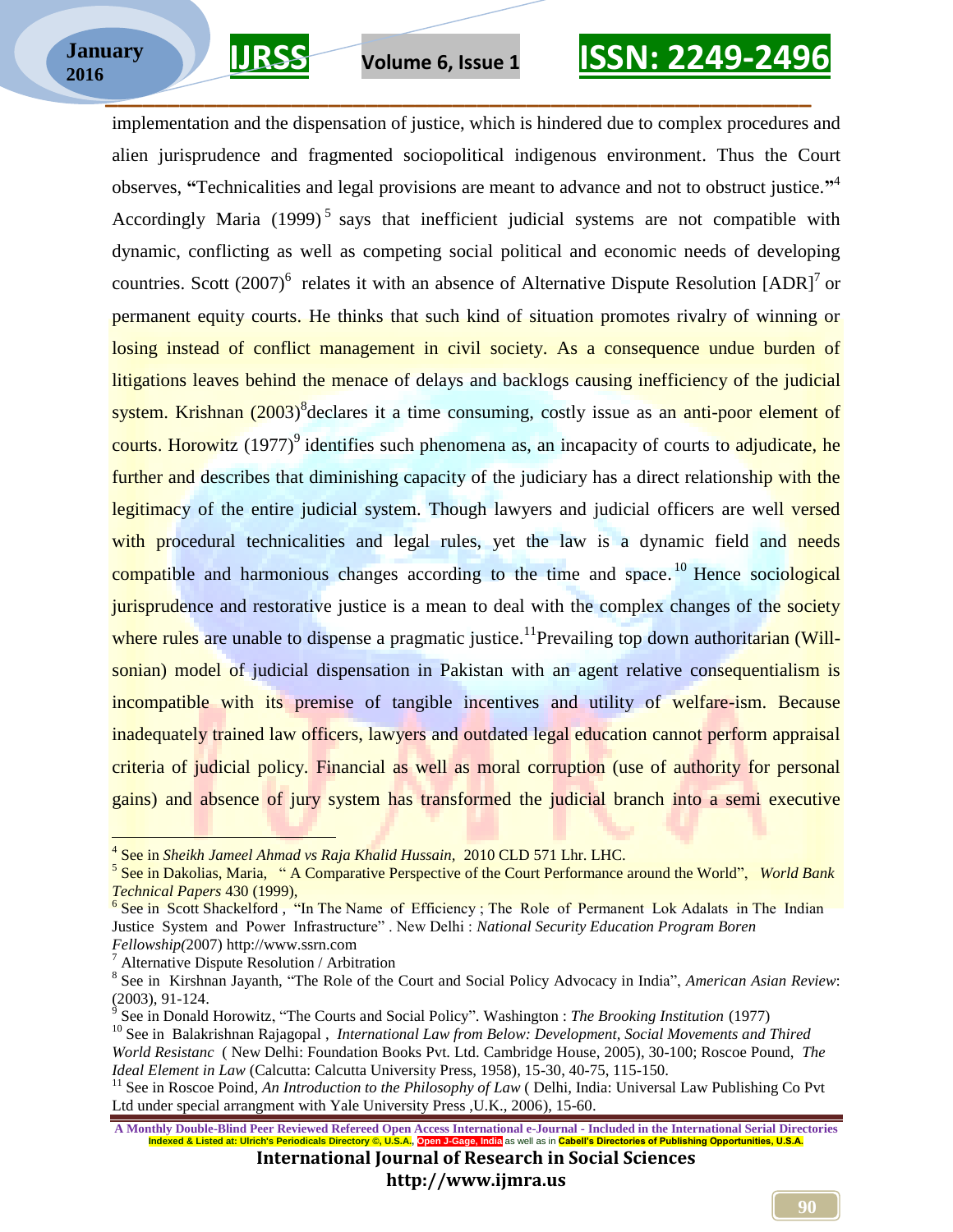organ, this semi- executive transitional tilt had turned dispensation of justice into a politics of judicial bureaucracy.<sup>12</sup>

Under such "*execo- judicial attitude,*" the major cause of an inefficient judicial system is a "costly and orthodox nexuses among procedural oriented judges under strict legal positivism, well connected lawyers and influential litigants. Such nexuses and vicious triangle had transformed the basic unit of dispensation of justice; the office of civil judge cum judicial magistrate into a most vulnerable forum of judicial business in Pakistan.<sup>13</sup> Unnecessary adjournments, undue review and revision appeals, lawyer"s strikes on petty issues along with coercive bar politics, delaying tactics to prolong unjustified status quo through temporary injunctions and noncompliance by prosecution branch engender this vulnerability. Regrettably, it remained unnoticed in the National Judicial Policy of Pakistan (NJP).<sup>14</sup>Though it is a well narrated work based on foreign funded project<sup>15</sup> (Access to Justice Program of Asian Development Bank). Yet an unsighted replication and dumping of concepts and laws of the developed world has its own negative externalities.<sup>16</sup>Consequently, it lacks indigenous support and identification of actual stakeholders and target groups. It is mainly reactive, established on conservative pattern of routinization so it has nothing to do with capacity building of the judicial system because the goals and objectives of NJP are mainly focusing on the elimination of corruption, occurrence of pendency, the issue of backlogs and inefficiency of the prosecution branch. However, it is not dealing with the time consuming procedural difficulties, with an absolute ignorance of indigenous socio-political and economic system. Thus systematic attempts to inject foreign concepts and philosophies in an outdated traditional judicial system would be a futile exercise.

Therefore, ADR as well as Public Interest Litigation can remove the legal antinomies between status quo and change. The former is known in different jurisdiction of the world as under; Admission before Court, Alternative Sentencing, Arbitration, Arbitration Association, Bottom up

 $\overline{a}$ 

<sup>12</sup> See in B. Guy Peters, *The Politics of Bureaucracy* (New York: Longman, 1995), 20-50, 70-120.

 $13$  It is writer's deduction about the prevailing judicial business in Pakistan.

<sup>&</sup>lt;sup>14</sup> See in National Judicial Policy of Pakistan, 2009/10.

<sup>&</sup>lt;sup>15</sup> See in Ercelawn.and Nauman, "Asian Development Bank in Pakistan, A Case Study of Access to Justice Program", *Economic and Political Weekly* Vol. 37 No.44/45 (2002), 4561-4564; Armytage Livingston, "Access to Justice Program," *Centre for Judicial Studies: Asian Development Bank* (2002) ; Silanes Florencio,"The Politics of Legal Reform", *G-24 Discussion Paper Series, United Nations Publication* (2002).

**A Monthly Double-Blind Peer Reviewed Refereed Open Access International e-Journal - Included in the International Serial Directories India** as well as in <mark>Cabell's Directories of Publishing Opportunities, U.S.A.</mark>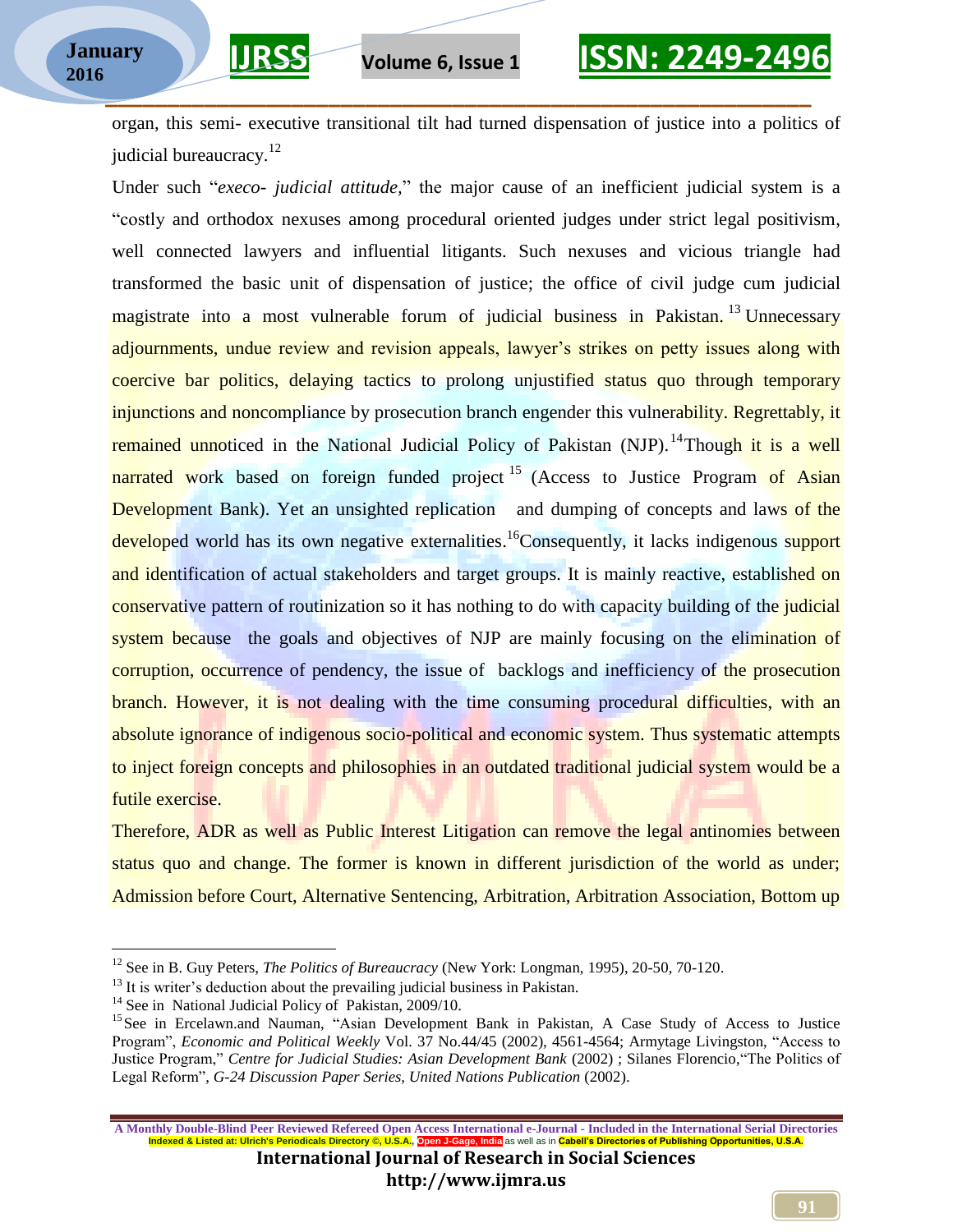### **\_\_\_\_\_\_\_\_\_\_\_\_\_\_\_\_\_\_\_\_\_\_\_\_\_\_\_\_\_\_\_\_\_\_\_\_\_\_\_\_\_\_\_\_\_\_\_\_\_\_\_\_\_\_\_\_\_ January 2016**

 $\overline{a}$ 

## **IJRSS Volume 6, Issue 1 ISSN: 2249-2496**

Reconciliation, Case Administration, Case Management, Collaborative Litigation, Community Justice, Conciliation, Community Owned Justice Through Monitoring and Evaluation, Confession, Conflict Resolution, Court Connected ADR ,Court Connected Mediation, Court Integrated Alternate Resolution, Court Referral ,Court Related ADR, Dispute Avoidance, Early Dispute Resolution, Early Resolution of Disputes, Facilitative Judging, Judicial Confession, Judicial Dispute Resolution (JDR), Jirga, Lok Adalat, Mediation, Mediation Association, Mini Trial, Negotiation, Neutral Evaluation, Non-Adversarial Litigation, Ombudsman, Online Conflict Resolution, Online Dispute Resolution, Private Dispute Resolution, Probation, Participative Justice, Punchaiet, Pre Litigation Conciliation and Settlement Restorative Justice, Third Party Resolution, Top Down Mediation.<sup>17</sup> Such consensus based adjudication in international law with regards to trade dispute. Moreover, it is important to mention here some of the ADR related legislations prevailing in Pakistan and other common law countries. These are as follows; Arbitration Act 1940, Pakistan, The Conciliation Courts Ordinance 1961, Civil Procedure Code 1908, Section 89-A, Customs Act 1969, Section 195-C, Income Tax Ordinance 2001, Section 134-A, Federal Excise Act 2005, Section 38, Sales Tax Act 1990, Section 47-A, Pakistan Muslim Family Law Ordinance 1962, The Small Claims and Minor Offences Courts Ordinance of 2002, Alternative Dispute Resolution Act of 1998, USA, Mediation Act 1997, Australia, The Truth and Reconciliation Commission Act 2000, The Truth, Justice and Reconciliation Bill, 2008 Kenya, Permanent Lok Adalat of India Rules, 2003, Singapore International Arbitration Centre "SIAC."

#### **3. Legal Modes of ADR in Pakistan**

There are a number of ways to resolve a dispute outside the court, however, more commonly practiced are Arbitration, <sup>18</sup> Reconciliation <sup>19</sup> and Mediation.<sup>20</sup> Henceforth, such a nonconventional, consensual dispute resolution mechanism is further divided into three parts,

<sup>&</sup>lt;sup>17</sup> See in Robert F. Cochiran, JR, "ADR, The ABA, and Client Control: A Proposal that the Model Rules Require Lawyers to Present ADR Options to Client"*, South Texas Law Review*, Vol. 41 (2010), 183; Jack B, Weinstein, "Some Benefits and Risks of Privatization of Justice through ADR", *the OHIO State Journal of Dispute Resolution,*  Vol. 11 2 (2010).

<sup>&</sup>lt;sup>18</sup> See in Bryan A. Garner, et al., ed. *Black's Law Dictionary*, eds., Bryan A. Garner, et al., 8<sup>th</sup> ed. (Boston: West Publishing Company, 2004), 147: " A method of dispute resolution involving one or more neutral third parties who are usually agreed to by the disputing parties and whose decision is binding".

<sup>&</sup>lt;sup>19</sup> Ibid. 1414: "Resolve the issues or conflicts on the basis of Arbitration between the parties."

<sup>&</sup>lt;sup>20</sup> Ibid.,1098-99: " A procedure of nonbinding issues has to be decided through involvement of third party, who agreed both the parties."

**A Monthly Double-Blind Peer Reviewed Refereed Open Access International e-Journal - Included in the International Serial Directories** India as well as in <mark>Cabell's Directories of Publi</mark>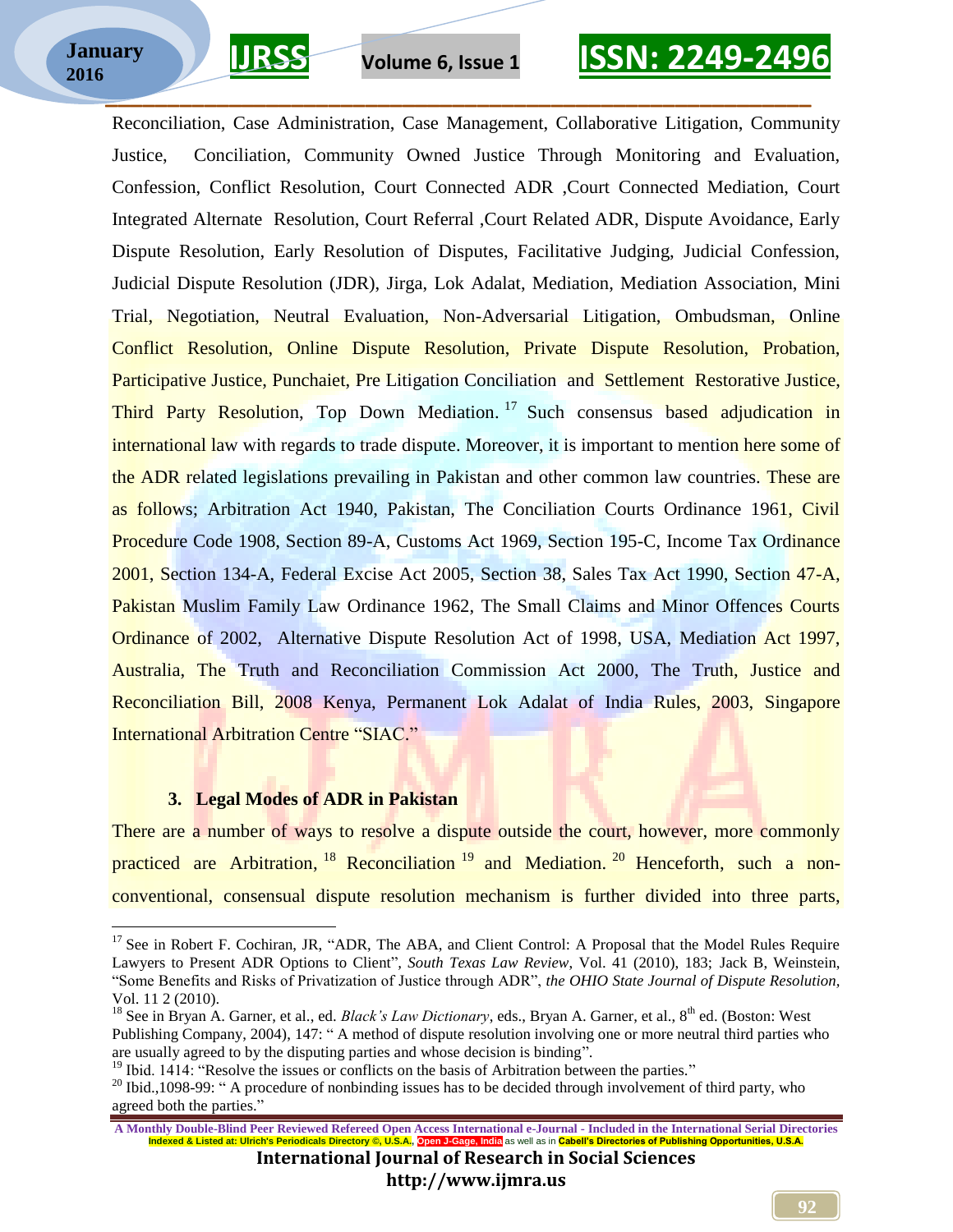$\overline{a}$ 



# **IJRSS Volume 6, Issue 1 ISSN: 2249-2496**

covering each of the above mentioned concepts. As for as, the arbitration is concerned, it is formally practiced in Pakistan. It is quasi-judicial process, in which an arbitrator, nominated by the parties, or an umpire, nominated by the arbitrators thereto, gives an award to dispose of the dispute. This award, however, is to be submitted in the court to be declared as "rule of court", but the party against whom the award is given can always object before the court prior to such declaration. Conciliation, also being a quasi-judicial procedure, is being practiced in Pakistan up to a certain level. In spite of the already existing legislation in this regard i.e. the Reconciliation Courts Ordinance 1961 that provides for the resolution of minor civil and criminal offences through the reconciliation, the use of this tool is not optimal. Finally, the mediation which has not been exclusively provided by some legislation, however, section 89-A of the Civil Procedure Code 1908, inserted through an amendment in 2002, substantively provides to avail such a tool for an expeditious disposal. This is a fact that due to arguable reasons mediation still needs to be realized and promoted the judges and lawyers equally.<sup>21</sup>

### **4. Induction of Permanent Lok Adalat [P.L.A.] In India for "Justice at grassroots level"**

In Authorities Act, 1987 the amendment has been made by the parliament and introduced the Pre Litigation Conciliation and Settlement, which gave a rationale to establish Permanent Lok Adalat to facilitate the aggrieved persons on their doorsteps. It includes all kinds of transport services are those working in the public interest.<sup>22</sup>The establishment of PLA is a try to resolve the issues through arbitration and if fails to settle an issue, it has a jurisdiction to decide the case on merit. These cases have to be decided on the basis of natural justice and fair play without applying the Civil Procedure Code and Evidence Act. This statutory ADR body is an evolutionary and transformational form of the traditional Panchayats, it has a statutory authority and its injunctions and decisions are binding. The Indian Supreme Court has also reaffirmed the awards of PLA in many writ petitions; <sup>23</sup> nonetheless the legal system of India recognizes the judgments and settlements of PLA as to be a decision of the lower civil court. Ex-post analysis and evaluation of

**A Monthly Double-Blind Peer Reviewed Refereed Open Access International e-Journal - Included in the International Serial Directories India** as well as in <mark>Cabell's Dir</mark>



<sup>21</sup> Justice Sarmad Jalal Osmani*, "*Role of Judge in Alternate Dispute Resolution"; Justice Tassadaq Hussain Jeilani, "Delayed Justice and the Role of ADR," *National Judicial Conference, Law and Justice Commission of Pakistan*   $(2011)$ .

<sup>22</sup> Legal Service Authorities Act of India ,CHAPTER VI ,SECTION 22-B,22C[1], Amendment Number, 37, 2002. <sup>23</sup> *S.N Pandey V union of India,* Civil Writ no 543/2002, Supreme Court Of India.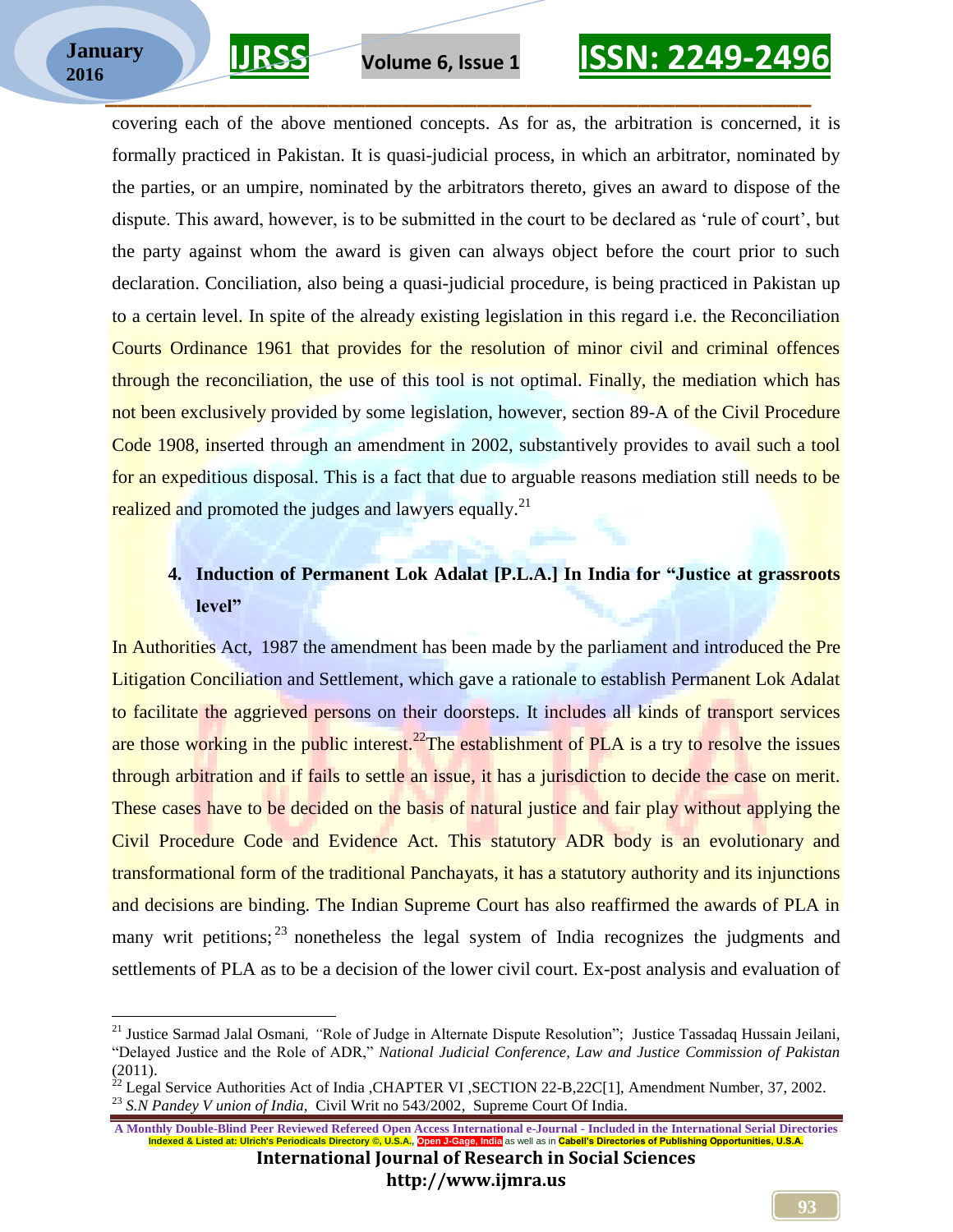PLA indicate that with less costs and short lengths of court sessions there is an approximately 70-75 % dispute resolution ratio. This institution with participatory, bottom up approach is more efficient as per the benefit cost analysis is concerned.

### **5. Rationale of ADR in the Tribal Area of FATA/PATA for Sustainable Peace**

The Hobbesian concept of state as political community is compatible as such with the Austin's notion of legal positivism where law is a "command of sovereign". Such vertical model with permanent structures of legislature, executive and judiciary works on the legal premise of certainty and obligation to obedience.<sup>24</sup> In this conventional scheme of law, rule contains, prescriptions, authorization and sanctions, the last element deals with the nonconformists to pay a rational price in the case of disobedience. However, such models seem not practical in the case of a horizontal structure of a tribal society or during a transitional security paradigm like in the tribal belt of the Federally Administered Tribal Area of Pakistan (FATA), where court structure is not present as such. Barkun $(1968)^{25}$  in this context says, "It is impossible to organize segmentary lineage systems in terms of opinions [binding judicial decisions], courts and police."<sup>26</sup> For a national integration of such area into the mainstream political community, he suggests a concept of "Jural community" for an effective social control, based upon consensual justice derive from customs. It mainly deals with arbitration, mediation and reconciliation (core elements of ADR) through an authoritative body of elders, which derives its powers from traditions and natural justice. In the contemporary wave of law and order crisis and internal disturbance which prevails in the FATA and its adjacent areas, supra concept of journal community would be an effective tool to bring a sustainable peace.<sup>27</sup>

### 6. **Practical Measures for ADR**

As has been discussed above, the term ADR consists of three main subcategories, which are Mediation, Arbitration and Reconciliation. These alternative means of administration of justice has a potential to increase the culture of tolerance in the overall simmering society of

 $\overline{a}$ 

**A Monthly Double-Blind Peer Reviewed Refereed Open Access International e-Journal - Included in the International Serial Directories**<br>Included **A** Listed at Ulrich's Periodicals Directory © U.S.A. Open Legace, Incila<sup>1</sup>as **India** as well as in <mark>Cabell's Dir</mark>

<sup>24</sup> See in W Friedmann, *Law in a changing Society* (London: Stevens& Sons Ltd., 1972).

<sup>25</sup> Michael Barkun, *Law without Sanction: order in Primitive Societies and the world community* (New York: Yale University Press, 1968), 1-13, 36-58, 72-80.

<sup>26</sup> Ibid, 165.

<sup>27</sup> See in Jason Franks, *Rethinking the Roots of Terrorism* (Hampshire, England: Palgrave Macmillan, Macmillan Distribution Ltd., 2006).